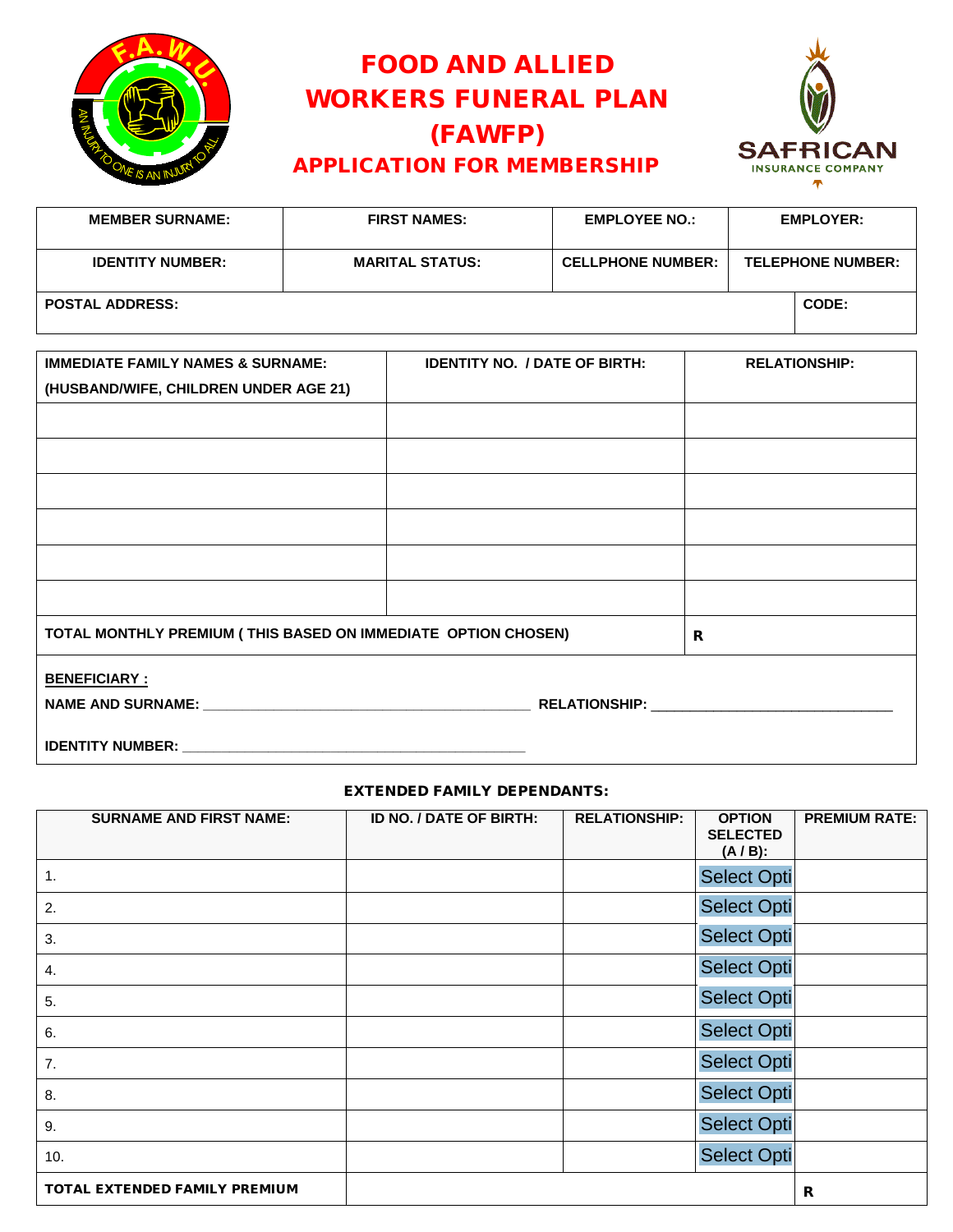# MEMBER ONLY BENEFIT CHOICES:

| <b>CATEGORY OF COVER</b>                   | <b>OPTION A</b> | <b>OPTION B</b> | <b>OPTION C</b> |
|--------------------------------------------|-----------------|-----------------|-----------------|
|                                            | R 5.000         | R 7,500         | R 10,000        |
| <b>RATE PER MEMBER PER</b><br><b>MONTH</b> | R 5.65          | R 8,15          | R 11.90         |

# FULL FAMILY BENEFIT CHOICES:

| <b>CATEGORY OF COVER</b>                                                                                                            | <b>OPTION A</b>                                                           | <b>OPTION B</b>                                                           | <b>OPTION C</b>                                                              | <b>OPTION D</b>                                                              | <b>OPTION E</b>                                                                  |
|-------------------------------------------------------------------------------------------------------------------------------------|---------------------------------------------------------------------------|---------------------------------------------------------------------------|------------------------------------------------------------------------------|------------------------------------------------------------------------------|----------------------------------------------------------------------------------|
| Member<br>Spouse<br>Child $14 - 21$ years<br>Child $6 - 13$ years<br>Child 1 - 5 years<br>Child $0 - 11$ months<br><b>Stillborn</b> | R 5,000<br>R 5,000<br>R 5,000<br>R 2 000<br>R 1,000<br>R 750<br>750<br>R. | R 7,500<br>R 7.500<br>R 7,500<br>R 3 000<br>R 2,000<br>R 1,000<br>R 1.000 | R 10,000<br>R 10.000<br>R 10 000<br>R 5,000<br>R 2,500<br>R 1,250<br>R 1,250 | R 15,000<br>R 15,000<br>R 15 000<br>R 5.000<br>R 2,500<br>R 1,250<br>R 1,250 | R 20,000<br>R 20,000<br>R 20 000<br>R 5,000<br>R 2,500<br>R 1,250<br>R.<br>1,250 |
| Family Rate Per Month                                                                                                               | R 15.75                                                                   | R 22.60                                                                   | R 26.25                                                                      | R 34.90                                                                      | R 45.75                                                                          |

# EXTENDED FAMILY BENEFIT CHOICES:

| <b>CATEGORY OF COVER</b>                                                       | <b>OPTION A</b>               |                               | <b>OPTION B</b>                  |                                 |
|--------------------------------------------------------------------------------|-------------------------------|-------------------------------|----------------------------------|---------------------------------|
|                                                                                | <b>Benefit</b>                | <b>Premium</b>                | <b>Benefit</b>                   | <b>Premium</b>                  |
| Below age 65 years<br>Between age $65 - 74$ years<br>Between age 75 - 84 years | R 5,000<br>R 5,000<br>R 3,000 | R 25.00<br>R 56.25<br>R 37.50 | R 10.000<br>R 10.000<br>R 10,000 | R 41.25<br>R 105.00<br>R 130.00 |

| <b>PREMIUM CALCULATION SUMMARY</b> |                       |  |  |
|------------------------------------|-----------------------|--|--|
| <b>CATEGORY INSURED</b>            | <b>PREMIUM AMOUNT</b> |  |  |
| <b>FULL FAMILY PREMIUM</b>         |                       |  |  |
| TOTAL EXTENDED FAMILY PREMIUM      |                       |  |  |
| <b>TOTAL PREMIUM DUE</b>           |                       |  |  |

I hereby apply to joined the scheme with effect from …………………………………………………………………

# **PAYROLL DEDUCTION:**

I hereby authorize the Company to deduct from my salary each month the premium applicable for the cover selected and pay this amount to Safrican Insurance Company Limited ("Safrican"). In the event of this deduction being dishonored, the policy will lapse, subject to the grace period as stipulated under the terms and conditions. No cash payments are accepted for arrear or any other premiums. I understand that this signed document is required in the Safrican offices 10 (ten) working days prior to the deduction date; if not, the deduction will only qualify for the following calendar month's deductions, and cover will only commence the following month.

# **DECLARATION:**

I declare to the best of my knowledge and belief that the particulars given above are true and correct. I understand and agree that any willful misrepresentation in this application will invalidate any benefit under this Policy and that I undertake to abide by the terms and conditions of the Policy. Safrican Insurance Company Limited shall not be liable for any amount until it has accepted this application and first premium. If over the age limit when joining, the claim will be repudiated and premiums refunded. I state further that I have read and understood the terms and conditions attached to this group policy.